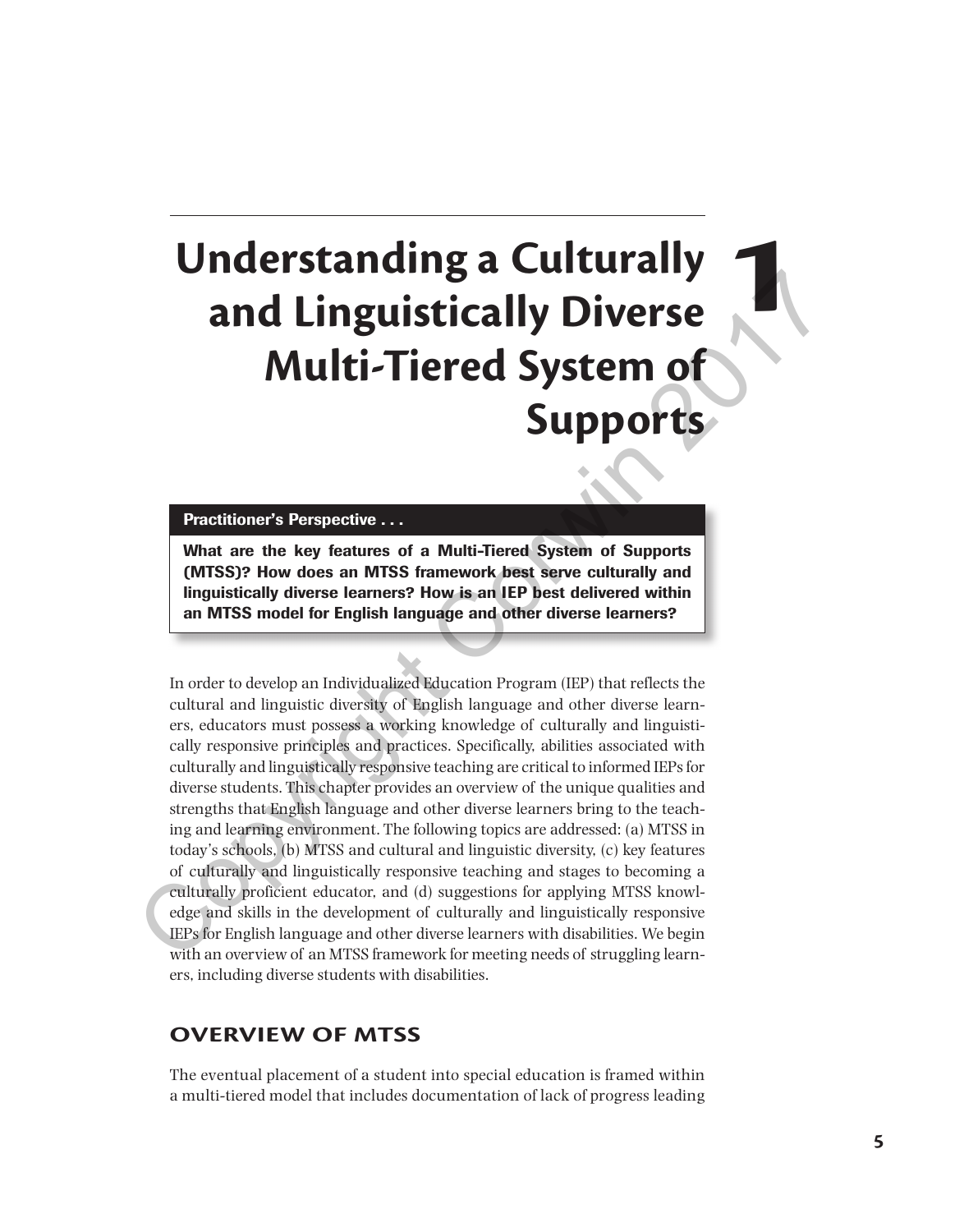to referral. Once placed, the development, delivery, and refinement of an Individualized Education Program for English language and other diverse learners occur within the school-wide instructional framework designed to educate all students. Over the past several decades, we have educated students with and without disabilities through a variety of structures that included self-contained, resource, mainstreaming, inclusion, full inclusion, response to treatment, response to instruction, and response to intervention models (Hoover, 2013). No matter how the instruction is framed in a school, it serves as a backdrop and perspective, requiring a working level of understanding to best inform effective instruction provided through delivery of an IEP.

The contemporary framework for educating all learners in today's schools is through delivery of a multi-tiered system of supports (MTSS). What is an MTSS model and how does it differ from previous models? Though specific definitions vary in how an MTSS is characterized, a recent American Association of Colleges for Teacher Education report captures the key aspects typically found in most MTSS definitions:

*A comprehensive system of differentiated supports that includes evidencebased instruction, universal screening, progress monitoring, formative assessments, research-based interventions matched to student needs, and educational decision making using student outcome data. (Blanton, Pugach, & Florian, 2011, p. 15)*

An MTSS model of instruction serves as the foundation of IEP development by incorporating key features associated with response to intervention (RTI) and positive behavioral interventions and supports (PBIS), thereby emphasizing the interrelated features of academic and affective learner development. Similar to IEPs, the structure of an MTSS model varies across schools and school districts; however, the Colorado state MTSS model contains several common components found in most models as illustrated in Table 1.1. The model components are first presented in the table as essential for addressing educational needs of all learners, which is followed by specific examples of how cultural and linguistic features should be incorporated to generate an MTSS model most relevant to English language and other diverse learners. From the strength Correlation and perspective, required and any sphoring that the strength is meant that the understanding to best inform effective instruction provided through delivery of an IIP.<br>
understanding to best i

Specifics concerning the application and implementation of an MTSS framework vary based on school district size, population, geographic location, available resources, and other related factors. However, each of the six features listed in Table 1.1 is important to include in a school- or district-wide MTSS model. Our purpose for presenting the core features of an MTSS model is to remind practitioners of the most important aspects that frame effective instruction for all learners, especially English language and other diverse learners, instruction that eventually may be drawn upon for informed IEP development and implementation. For additional and more detailed information about different MTSS models, the reader is referred to Center on Response to Intervention (n.d.), Hoover (2013), Vanderwood and Nam (2007).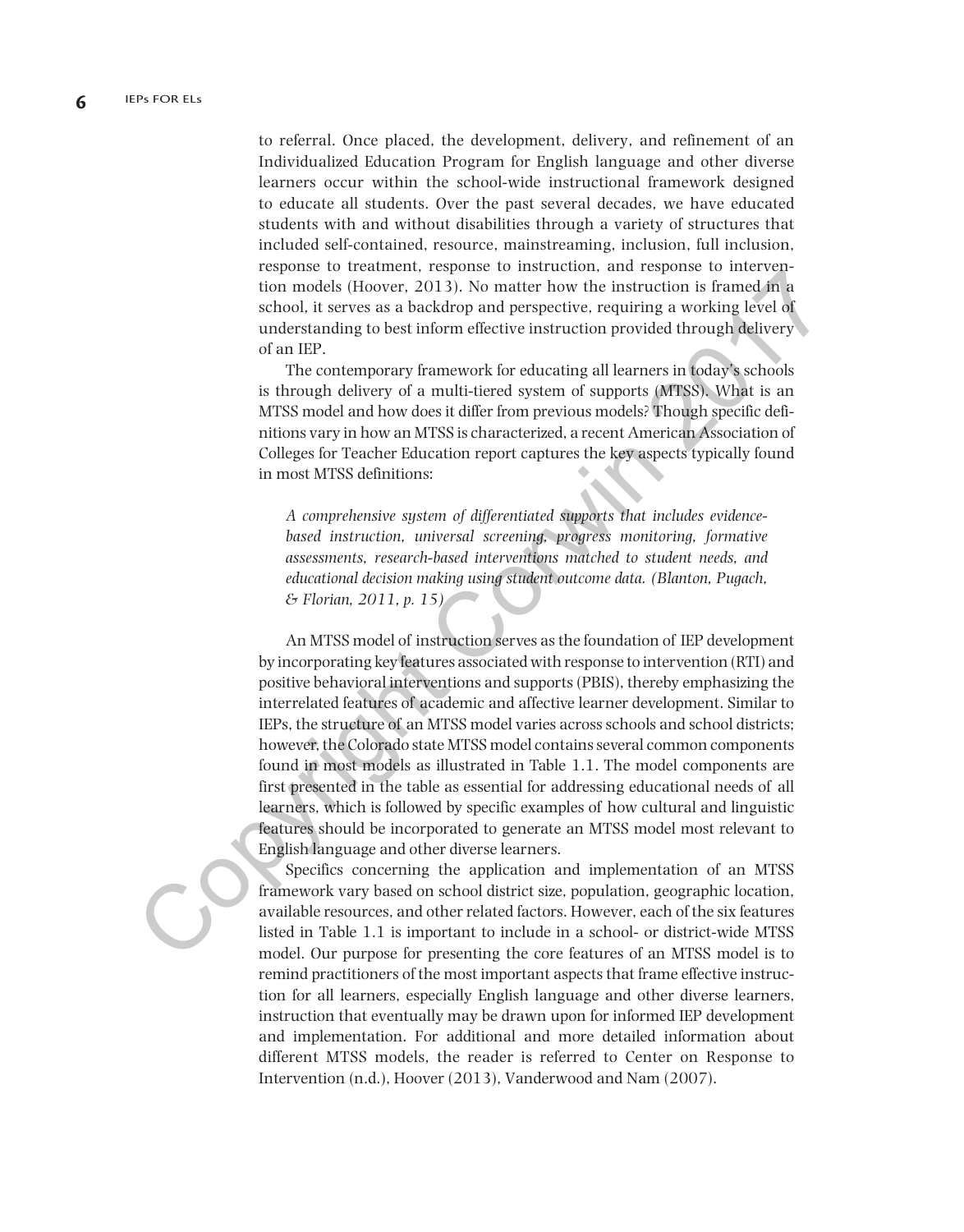| <b>Shared Leadership</b><br>Shared input, supports, and decision making to include representatives from<br>the district, home-community, school, and classroom settings.<br><b>Data-Based Problem</b><br>Achievement and affective rate of progress, proficiency, and gap analysis<br><b>Solving and Decision</b><br>data form the foundation for making instructional, eligibility, and placement<br><b>Making</b><br>decisions.<br><b>Multi-Tiered</b><br>Instruction layered along a dynamic continuum of supports often includes<br><b>Continuum of</b><br>three tiers: Universal (Tier 1: All learners); Targeted (Tier 2: Learners<br>struggling with Tier 1); and Intensive (Tier 3: Learners who struggle with<br><b>Supports</b><br>Tiers 1 and 2). Level of support provided is based on learner progress in the<br>tiers, with increased instructional intensity and duration at each higher layer<br>of instruction.<br><b>Evidence-Based</b><br>An efficient MTSS model is grounded in evidence-based practice in which<br>effectiveness of methods is demonstrated for an intended (a) purpose (e.g.,<br>Instruction,<br>reading fluency) and (b) learner (e.g., EL). Multi-level models require use of<br>Intervention,<br>high-quality instruction and intervention procedures and methods, along<br><b>Assessment</b><br>with assessment devices and practices matched to the needs of students based<br>on standards (e.g., culturally responsive).<br><b>Universal Screening</b><br>General assessment of all students to screen for at-risk and struggling learners<br>occurs 2–3 times per year in most districts (i.e., universal screening), and the<br>and Progress<br>monitoring of student growth and progress for learners who are struggling<br><b>Monitoring</b><br>occurs more frequently (e.g., weekly, daily, every other week; i.e., progress |  |
|--------------------------------------------------------------------------------------------------------------------------------------------------------------------------------------------------------------------------------------------------------------------------------------------------------------------------------------------------------------------------------------------------------------------------------------------------------------------------------------------------------------------------------------------------------------------------------------------------------------------------------------------------------------------------------------------------------------------------------------------------------------------------------------------------------------------------------------------------------------------------------------------------------------------------------------------------------------------------------------------------------------------------------------------------------------------------------------------------------------------------------------------------------------------------------------------------------------------------------------------------------------------------------------------------------------------------------------------------------------------------------------------------------------------------------------------------------------------------------------------------------------------------------------------------------------------------------------------------------------------------------------------------------------------------------------------------------------------------------------------------------------------------------------------------------------------------------------------------------------------------------|--|
|                                                                                                                                                                                                                                                                                                                                                                                                                                                                                                                                                                                                                                                                                                                                                                                                                                                                                                                                                                                                                                                                                                                                                                                                                                                                                                                                                                                                                                                                                                                                                                                                                                                                                                                                                                                                                                                                                |  |
|                                                                                                                                                                                                                                                                                                                                                                                                                                                                                                                                                                                                                                                                                                                                                                                                                                                                                                                                                                                                                                                                                                                                                                                                                                                                                                                                                                                                                                                                                                                                                                                                                                                                                                                                                                                                                                                                                |  |
|                                                                                                                                                                                                                                                                                                                                                                                                                                                                                                                                                                                                                                                                                                                                                                                                                                                                                                                                                                                                                                                                                                                                                                                                                                                                                                                                                                                                                                                                                                                                                                                                                                                                                                                                                                                                                                                                                |  |
|                                                                                                                                                                                                                                                                                                                                                                                                                                                                                                                                                                                                                                                                                                                                                                                                                                                                                                                                                                                                                                                                                                                                                                                                                                                                                                                                                                                                                                                                                                                                                                                                                                                                                                                                                                                                                                                                                |  |
| monitoring).                                                                                                                                                                                                                                                                                                                                                                                                                                                                                                                                                                                                                                                                                                                                                                                                                                                                                                                                                                                                                                                                                                                                                                                                                                                                                                                                                                                                                                                                                                                                                                                                                                                                                                                                                                                                                                                                   |  |
| Family, School,<br>An effectively implemented MTSS values the learners' families, guardians, and<br>Community<br>community members who assume key roles in the overall process, including<br><b>Partnerships</b><br>decision making, while tapping into funds of knowledge and interactive home-<br>school supports.                                                                                                                                                                                                                                                                                                                                                                                                                                                                                                                                                                                                                                                                                                                                                                                                                                                                                                                                                                                                                                                                                                                                                                                                                                                                                                                                                                                                                                                                                                                                                           |  |

**Table 1.1** MTSS Framework for All Learners

# **MTSS AND CULTURAL AND LINGUISTIC DIVERSITY**

A properly developed and implemented MTSS should by its very nature meet the diverse needs of all learners. However, as seen in many of our previous models of instruction (e.g., mainstreaming, response to intervention) without specific attention to cultural and linguistic diversity, the models may be appropriate in general for diverse learners yet lack specificity required to bring them to a more culturally responsive level (Ortiz et al., 2011). Therefore, attention to some of the key instructional qualities and strengths brought to the instructional environment by CLD learners is necessary. Each of the six MTSS features summarized above contains embedded opportunities for making certain that the model is appropriate for English language and other diverse learners, leading to informed IEPs.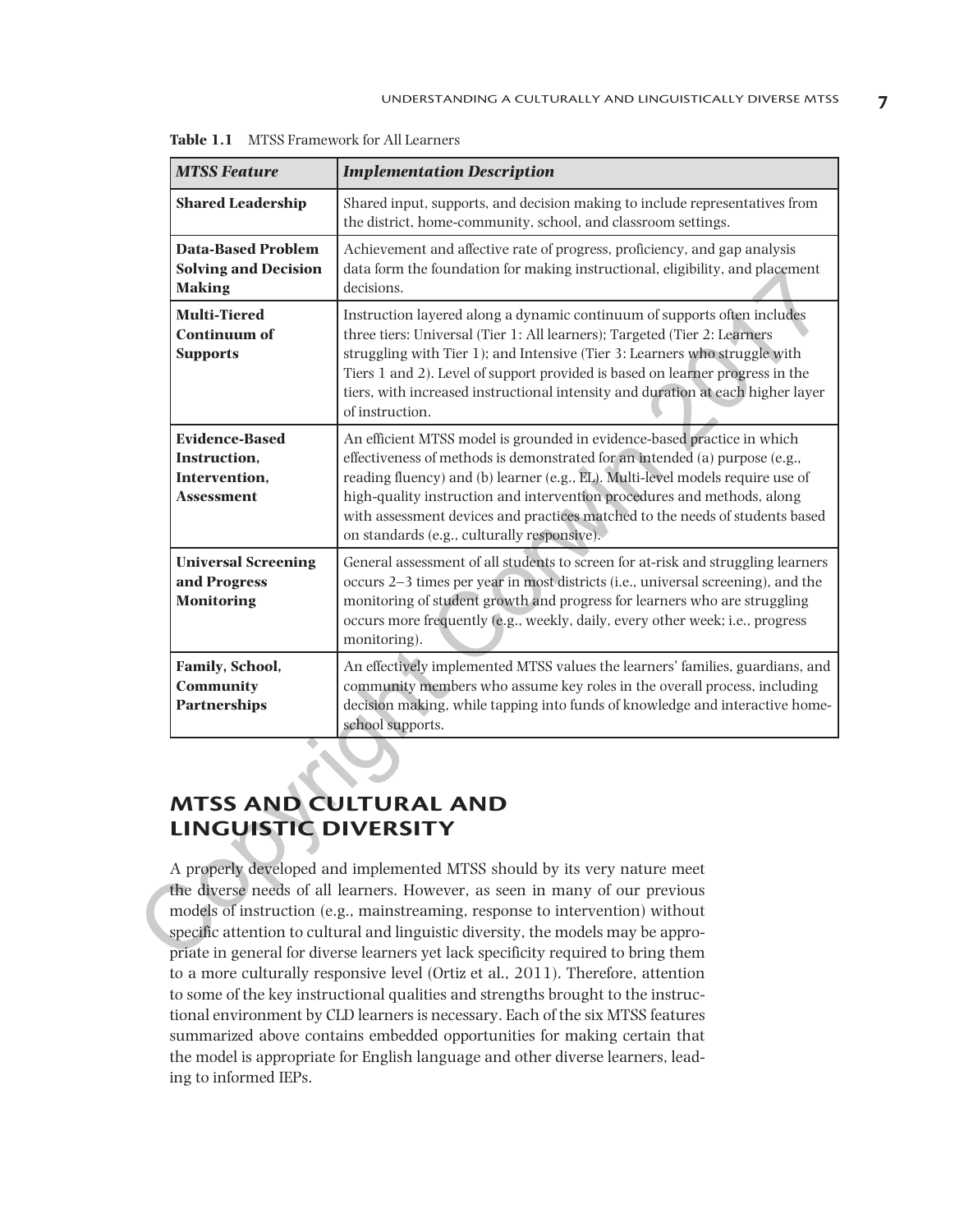**Shared Leadership.** Educators with expertise (i.e., training, experience) in the education of culturally and linguistically diverse learners bring much needed knowledge, skills, and perspective to the MTSS leadership. Too often we operate from the perspective of a one size fits all model, which serves only to undermine the concept and practice of *diversity.* Educational leadership in the development and implementation of an MTSS model requires representation from experts in curriculum, content, and management as well as from those most knowledgeable about the influences of cultural and linguistic diversity on the implementation of that curriculum, content, and management. Effective leadership throughout instructional delivery within a school-wide MTSS framework is necessary to ensure proper development of an IEP for diverse learners with a disability.

A key question to ponder: Does the team leadership in your school or district include educators with expertise in the education of culturally and linguistically diverse learners?

*Data-Based Problem Solving and Decision Making***.** A cornerstone of MTSS is the gathering, charting, and analyzing of data reflecting learners' academic and affective growth, followed by decisions based on those data. Procedures in the data process need to be standardized, so comparisons across time may be made using tools or assessment measures designed to assess the specific area (e.g., self-management behaviors, reading fluency rate, mathematics reasoning). However, a critical area of caution when implementing this feature of an MTSS model is making certain that the data collection procedures are appropriate for English language and other diverse learners by taking into account cultural and linguistic qualities (Hoover & Klingner, 2011). Oftentimes, we use in good faith an instrument to gather data that has not been validated for use with English learners, or it fails to address in its development the various stages of second language acquisition. Of most significance in the implementation of this MTSS feature is the possibility that if decision making and problem solving for an English language or other diverse learner are based on data that are not culturally responsive, thereby inaccurately demonstrating a learner's actual progress, then subsequent instructional adjustments, multi-tiered placements, possible referral for special education, or the contents of an IEP may also be inaccurate. non signation of that current and magnetic and magnetic diversity on<br>the information of the influences of cultural and linguistic diversity on<br>the implementation of the current magnetic diversity on<br>teachership throughout

A key question to ponder: To what extent is the data-based decision making for English language and other diverse learners in your MTSS based on data collected using culturally and linguistically responsive methods and devices?

*Multi-Tiered Continuum of Supports***.** The concept of layered instruction, increasing in duration and intensity, provides the framework for delivering education in our schools. Though easy to comprehend in theory, actual practice of tiered instruction often represents unique challenges to educators of English language and other diverse learners (Hoover & Klingner, 2011). Of most concern is the delivery of tiered instruction in a way that meets the needs of all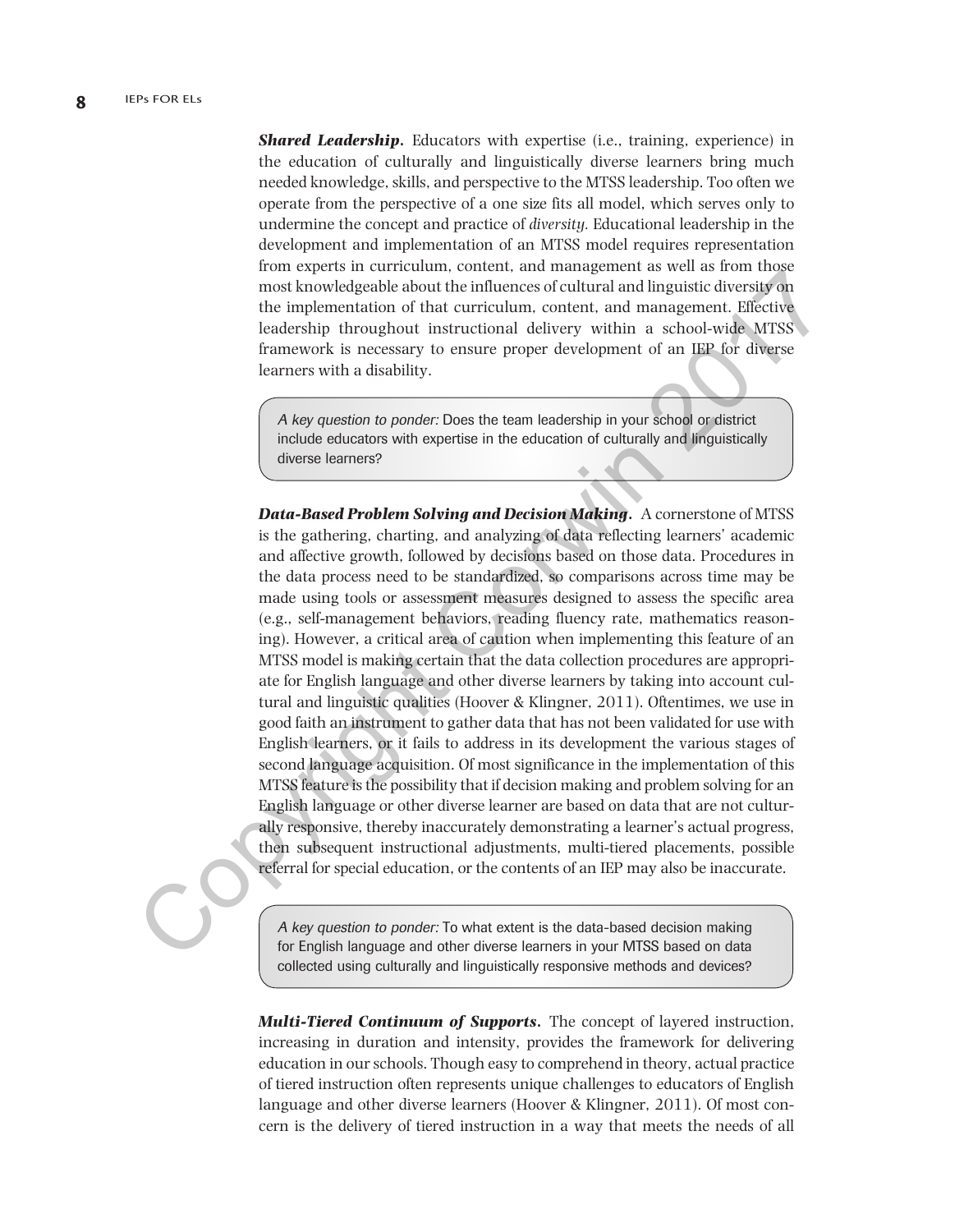learners in a classroom or grade, differentiated sufficiently to be culturally and linguistically responsive. Multi-tiered supports are only effective if they provide diverse learners sufficient opportunities to learn, particularly in Tiers 1 and 2. Though the MTSS structure in a school is the same for all learners, decision making concerning high-quality differentiated instruction for English language and other diverse learners requires emphasis on language skill development not typically necessary for non-English learners. Incorporating academic language development (see Chapter 3) in the education of English learners is fundamental to providing sufficient opportunities to learn (Gottlieb & Ernst-Slavit, 2014), and it is essential to consider when addressing IEP needs in MTSS models.

A key question to ponder: What features within your school's MTSS provide evidence that the model reflects cultural and linguistic diversity in the education of all learners to ensure accurate special education referral, placement, and subsequent IEP development?

*Evidence-Based Instruction, Intervention, Assessment***.** A most critical aspect in the education of diverse learners pertains to the extent that education incorporates methods, materials, classroom management, cooperative groupings, curriculum-based measurement, or access to content reflective of cultural and linguistic backgrounds of the students. Most curricula, assessment devices, and expectations for achieving benchmarks are almost always reflective of a mainstream, Anglo, middle-class perspective—a perspective that may vary significantly from values, teachings and expectations of many English language and other diverse learners educated in today's schools and classrooms (Hoover, 2013; Orosco, de Schonewise, de Onis, Klingner, & Hoover, 2016). Similar to use of data discussed above, we often in good faith implement instruction and interventions including methods, materials, or management that were not designed or are inappropriate for use with English learners, students from diverse cultural backgrounds, or those with limited experiences due to lack of appropriate learning opportunities. Yet as we assess progress to determine growth, we fail to recognize that delivery of instruction, interventions, or assessments that are not culturally and linguistically responsive has little chance of facilitating growth expectations for diverse students as compared to non-English learners and other mainstream students. The influence and direction of *shared leadership* is critical when implementing this evidence-based feature within an MTSS model to make certain that instruction, intervention, and assessment are culturally and linguistically responsive. Development of proper IEPs can be achieved only if this MTSS feature is properly delivered to all learners prior to and subsequent to special education referral and placement, especially English language and other diverse learners. development (see Chapter 3) in the electration of Exploration and the decoration of Exploration of Exploration of Exploration of the sesential to consider when diductsion (Fortliche Reinst-Stort, 2014), and it is essential

A key question to ponder: What evidence exists to confirm that the instruction provided in Tier 1, intervention in Tier 2, and associated assessments used are culturally and linguistically responsive to properly educate English language and other diverse learners prior to referral?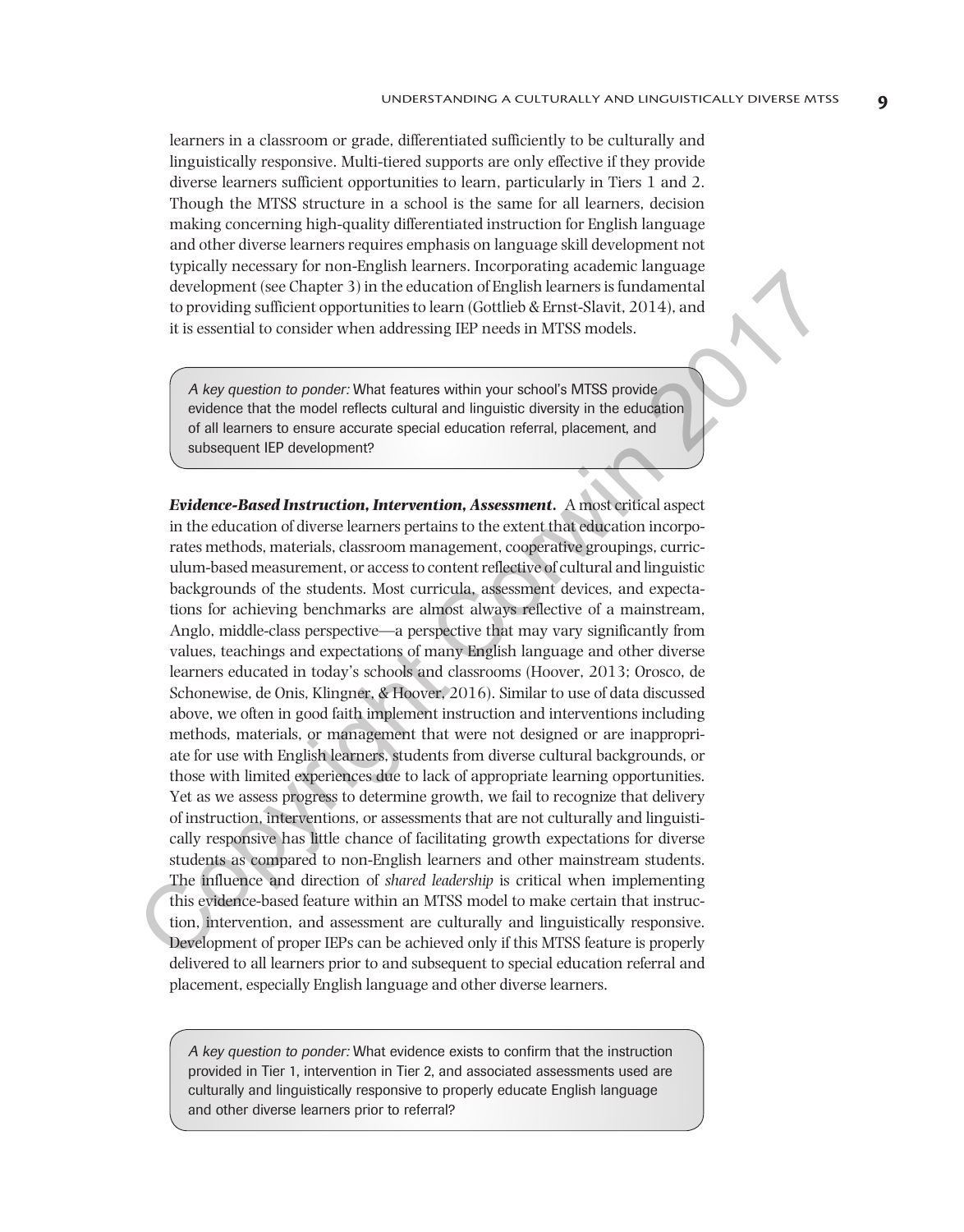*Universal Screening and Progress Monitoring***.** The practice of screening learners for evidence of struggle two to three times per school year is standard in today's districts. Similarly, more frequent monitoring to maintain current data on a struggling student's progress is also standard practice. In regard to English language and other diverse learners, the practice of universal screening or progress monitoring represents a challenge to educators due to lack of valid and reliable devices (Basterra, Trumbull, & Solano-Flores, 2011; Hoover & Klingner, 2011). Though most nationally developed, normed, and standardized screening and monitoring devices are appropriate for non-English learners and mainstream students, when used with diverse students, they often yield invalid or inaccurate results, due to English language proficiency levels or cultural expectations that some English language or other diverse learners do not possess (Hoover, Baca, & Klingner, 2016). This, in turn, leads to instructional, referral, and/or placement decisions that may also be inaccurate. The significance of using curriculum-based measurement (CBM) to screen and monitor English language and other diverse learners' progress via many of the current devices becomes highly important, since educators are able to develop or modify CBMs that meet cultural and linguistic needs that many existing devices lack (see Chapter 8 for discussion about CBMs). Therefore, universal screening and progress monitoring when used with diverse students require educators to view existing practices through a cultural and linguistic lens, making proper adjustments as necessary particularly when incorporating findings into IEP development. Example and monitoring developed, normally developed, normal, and standard<br>ize of screening and monitoring developed, normal, and standard<br>and mainstream students, when used with diverse students, they often yield<br>and main

A key question to ponder: What evidence exists to support use of the universal screening and progress-monitoring devices and practices in your school, demonstrating that each is culturally and linguistically responsive for diverse learners?

*Family, School, Community Partnerships***.** An MTSS model is most effective when grounded in a well-established partnership that values collaboration among home, community, and school (Hoover, Barletta, & Klingner, 2016). Valuing contributions of family and community as partners in the education of students serves the best interests of all involved with education. Depending on cultural expectations, parents/guardians and community members may vary in their expectations for collaboration, which educators should respect by accommodating differences to best support learners' education. Additionally, the importance of community and family support in the education of English language and other diverse learners cannot be overstated. As partnerships are strengthened through collaboration, educators become more informed of student strengths, qualities, learning preferences, and needs. Comprehensive education provided through an MTSS framework requires involvement and commitment from a variety of people in students' lives given the diversity seen in today's classrooms. Additionally, parental or guardian involvement is required in IEP development, further highlighting the importance of collaboration and effective communication.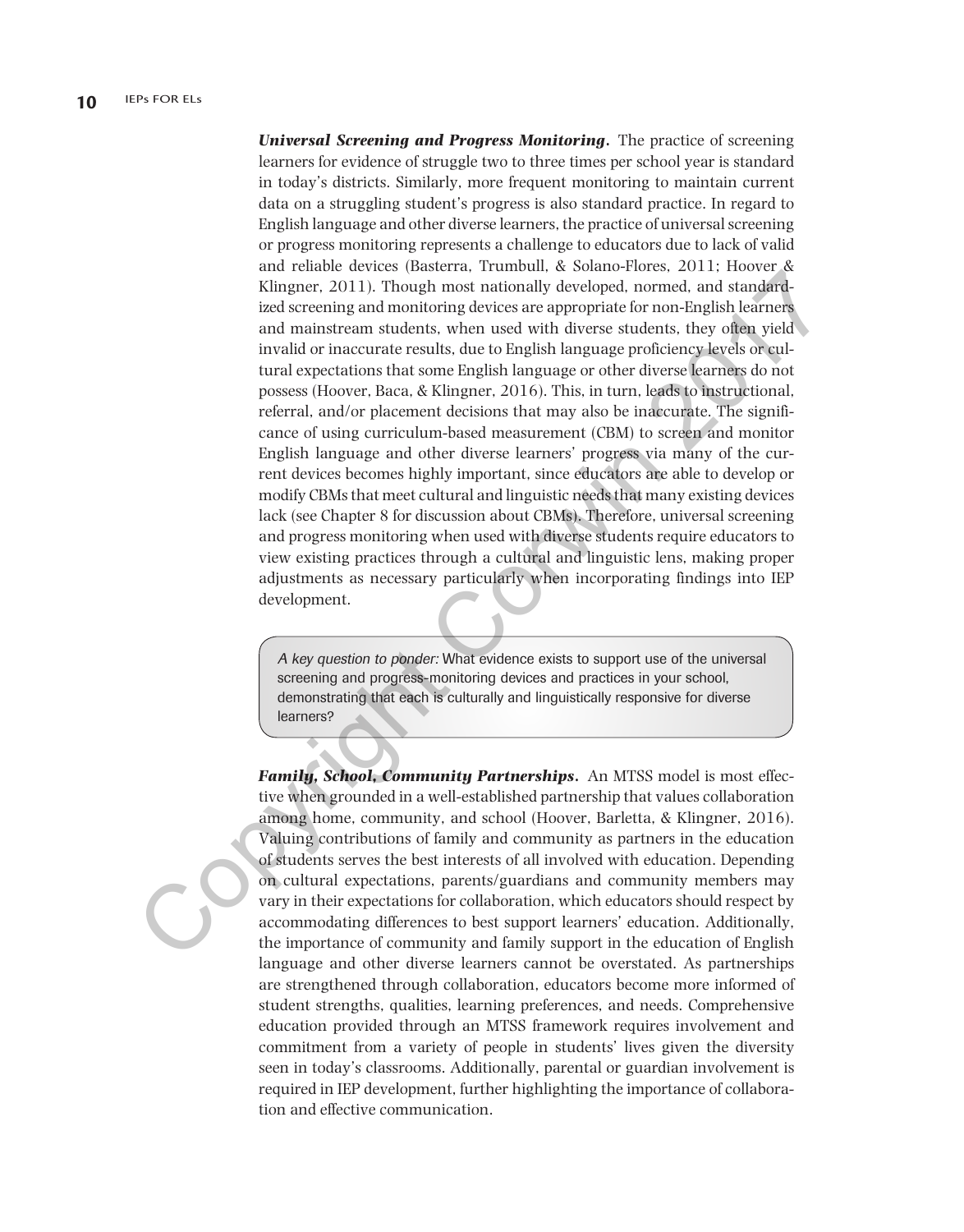A key question to ponder: How are family and community involved in the education of English language and other diverse learners at your school?

## **CULTURALLY AND LINGUISTICALLY RESPONSIVE TEACHING QUALITIES**

The education of students in today's classrooms requires teachers to have a working knowledge and understanding of key features that define diversity in schools. Culturally and linguistically diverse learners have a significant stake in the success of multi-tiered support systems (Hoover & Klingner, 2011; Vanderwood & Nam, 2007). Knowledge of CLD instructional qualities leading to culturally and linguistically responsive (CLR) teaching is essential to providing high-quality instruction, while also avoiding erroneously thinking that a learning disability exists when in fact the student is exhibiting differences in learning preferences (Hoover, Baca, & Klingner, 2016). Adhering to the following, derived from material found in Hoover (2011), assists educators to apply CLR teaching principles in the development and delivery of an IEP for English language and other diverse learners: **RESPONSIVE TEACHING QUALITIES**<br>The eduction of students in today's classrooms requires teachers to have a<br>more than the product of the mean of the student of the mean of the student of the section with the section of stu

- Incorporating culturally and linguistically diverse values and practices is required to provide diverse students sufficient opportunities to learn.
- Interventions need to be validated with English learners and other diverse populations to achieve satisfactory IEP progress.
- IEPs need to reflect English language proficiency levels in instruction and assessment.
- • Students' English language proficiency and cultural values/norms inform necessary accommodations to best meet IEP goals.
- Culturally responsive educators (see Table 1.2) need to be involved in the development and implementation of IEPs for diverse learners.

Consideration of these items facilitates the successful development and implementation of the IEP within an MTSS framework, while reducing the tendency to perceive lack of opportunity as lack of progress. "Teachers who utilize CRT [culturally responsive teaching] practices value students' cultural and linguistic resources and view this knowledge as capital to build upon rather than as a barrier to learning" (Aceves & Orosco, 2014, p. 7).

In addition, cultural proficiency is achieved through a long-term process as educators integrate experience with and knowledge about different cultures (Gay, 2000; Mason, 1993). This experience and knowledge, in turn, informs the development of responsive IEPs for diverse learners. Literature searches yield a variety of definitions describing culturally responsive teaching and instruction (Gay, 2002; Hoover, 2012; Ladson-Billings, 1995; Richards, Brown, & Forde, 2007; Villegas & Lucas, 2007; Wlodkowski & Ginsburg, 1995). One definition frequently cited and applied was put forth by a leading researcher in the field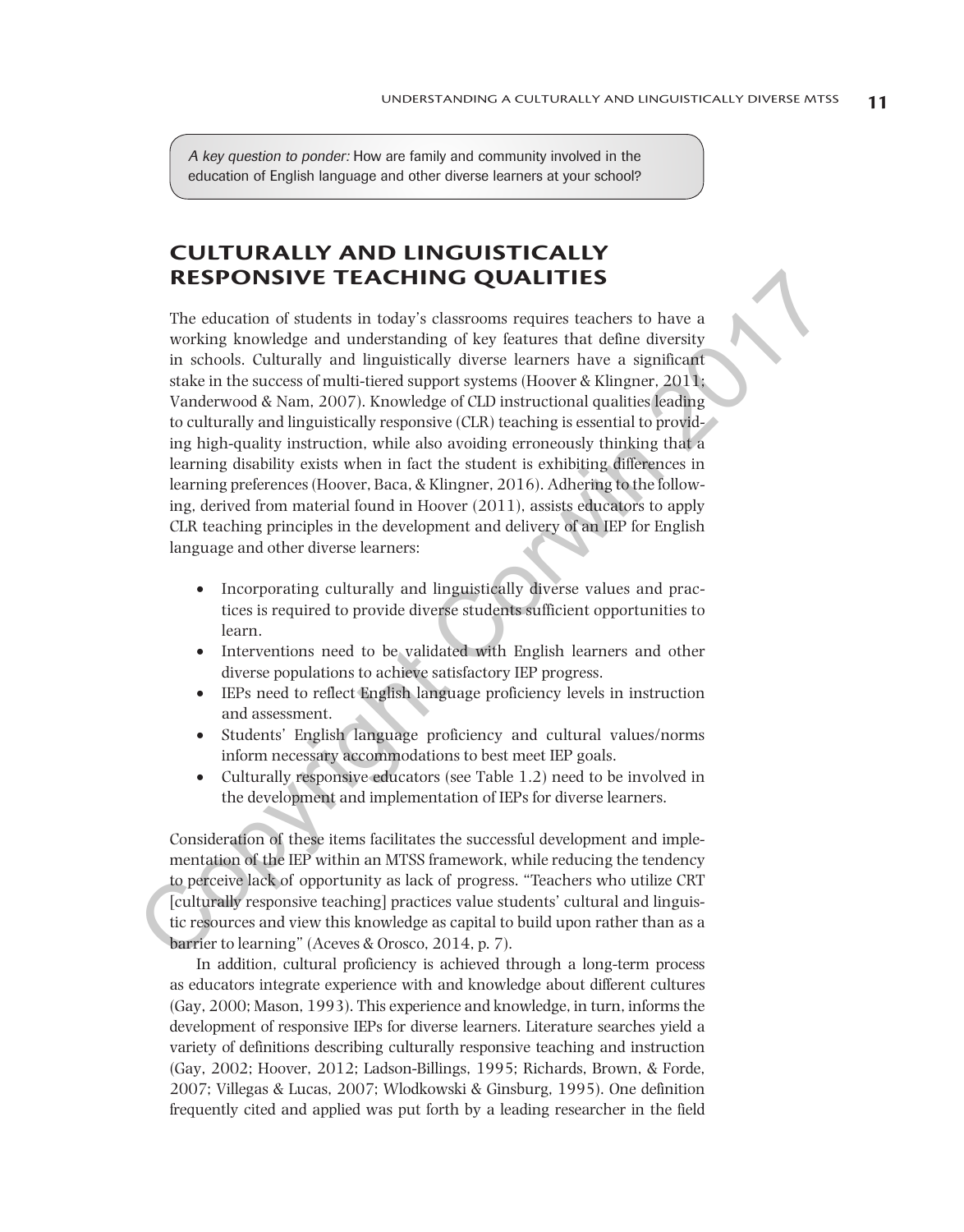#### **12** IEPs FOR ELs

| <b>Development Stage</b>               | <b>Relevance to IEP Development and Implementation</b>                                                                                                                                                                                                                                                                                                                                                                                                                                                                                                                                                                                                                                                                                                                                         |
|----------------------------------------|------------------------------------------------------------------------------------------------------------------------------------------------------------------------------------------------------------------------------------------------------------------------------------------------------------------------------------------------------------------------------------------------------------------------------------------------------------------------------------------------------------------------------------------------------------------------------------------------------------------------------------------------------------------------------------------------------------------------------------------------------------------------------------------------|
| 1. Cultural Destructiveness            | Cultural diversity is viewed as a highly negative aspect and is excluded<br>totally from MTSS and IEPs.                                                                                                                                                                                                                                                                                                                                                                                                                                                                                                                                                                                                                                                                                        |
| 2. Cultural Incapacity                 | Cultural diversity is viewed indifferently, ignored, and given little if any<br>credibility in the implementation of MTSS and IEPs.                                                                                                                                                                                                                                                                                                                                                                                                                                                                                                                                                                                                                                                            |
| <b>3. Cultural Blindness</b>           | Existence of cultural diversity is acknowledged yet is viewed as having<br>little significance in the implementation of MTSS or IEP development<br>and implementation.                                                                                                                                                                                                                                                                                                                                                                                                                                                                                                                                                                                                                         |
| <b>4. Cultural Precompetence</b>       | Cultural diversity is valued as evidenced through greater personal<br>awareness and sensitivity with some, although limited, applications<br>within MTSS and IEP development and implementation.                                                                                                                                                                                                                                                                                                                                                                                                                                                                                                                                                                                               |
| <b>5. Cultural Competence</b>          | Perceptions about cultural diversity move from awareness and<br>sensitivity to application and incorporation within MTSS and IEP<br>development and implementation.                                                                                                                                                                                                                                                                                                                                                                                                                                                                                                                                                                                                                            |
| <b>6. Cultural Proficiency</b>         | Cultural diversity is significantly embedded into MTSS and IEP<br>development and implementation including both general and special<br>education at the school/district levels.                                                                                                                                                                                                                                                                                                                                                                                                                                                                                                                                                                                                                |
|                                        | who defined culturally responsive teaching as "using the cultural characteristics,<br>experiences, and perspectives of ethnically diverse students as conduits for teach-<br>ing them more effectively" (Gay, 2002, p. 106). In regard to cultural proficiency<br>in teaching, Table 1.2 summarizes stages associated with educator development<br>(Cross, Bazron, Dennis, & Isaacs, 1989; Gay, 2000; Hoover, Klingner, Baca, &<br>Patton, 2008; Mason, 1993) as applied to MTSS and IEP implementation.<br>The initial stages (i.e., Stages $1-3$ ) are very incompatible with cultur-<br>ally responsive teaching, while Stages 4–6 reflect preferred and necessary<br>MTSS practices, attitudes, and values along with appropriate IEPs for English<br>language and other diverse learners. |
|                                        | WHAT MAKES AN IEP CULTURALLY<br><b>AND LINGUISTICALLY RESPONSIVE?</b><br>Though it is essential to exclude culture and language as primary causes lead-<br>ing to a struggling learner's lack of academic or affective progress, diverse<br>learners who are appropriately placed into special education continue to bring                                                                                                                                                                                                                                                                                                                                                                                                                                                                     |
| Cultural and linguistic diversity does | their cultural and linguistic diversity to the teaching and<br>learning environment. That is, cultural and linguistic                                                                                                                                                                                                                                                                                                                                                                                                                                                                                                                                                                                                                                                                          |

Table 1.2 Stages of Cultural Proficiency

# **WHAT MAKES AN IEP CULTURALLY AND LINGUISTICALLY RESPONSIVE?**

Cultural and linguistic diversity does not cease to be integral to diverse students' teaching and learning once they are placed in special education.

their cultural and linguistic diversity to the teaching and learning environment. That is, cultural and linguistic qualities that diverse students bring to the special education environment continue to be relevant and, therefore, require continued incorporation into instruction similar to the teaching provided in the general classroom prior and subsequent to referral and placement.

Thus, an IEP for a culturally and linguistically diverse learner must incorporate cultural and linguistic features into its development and implementation to be responsive to the learner's needs. Stated differently, if a CLD learner's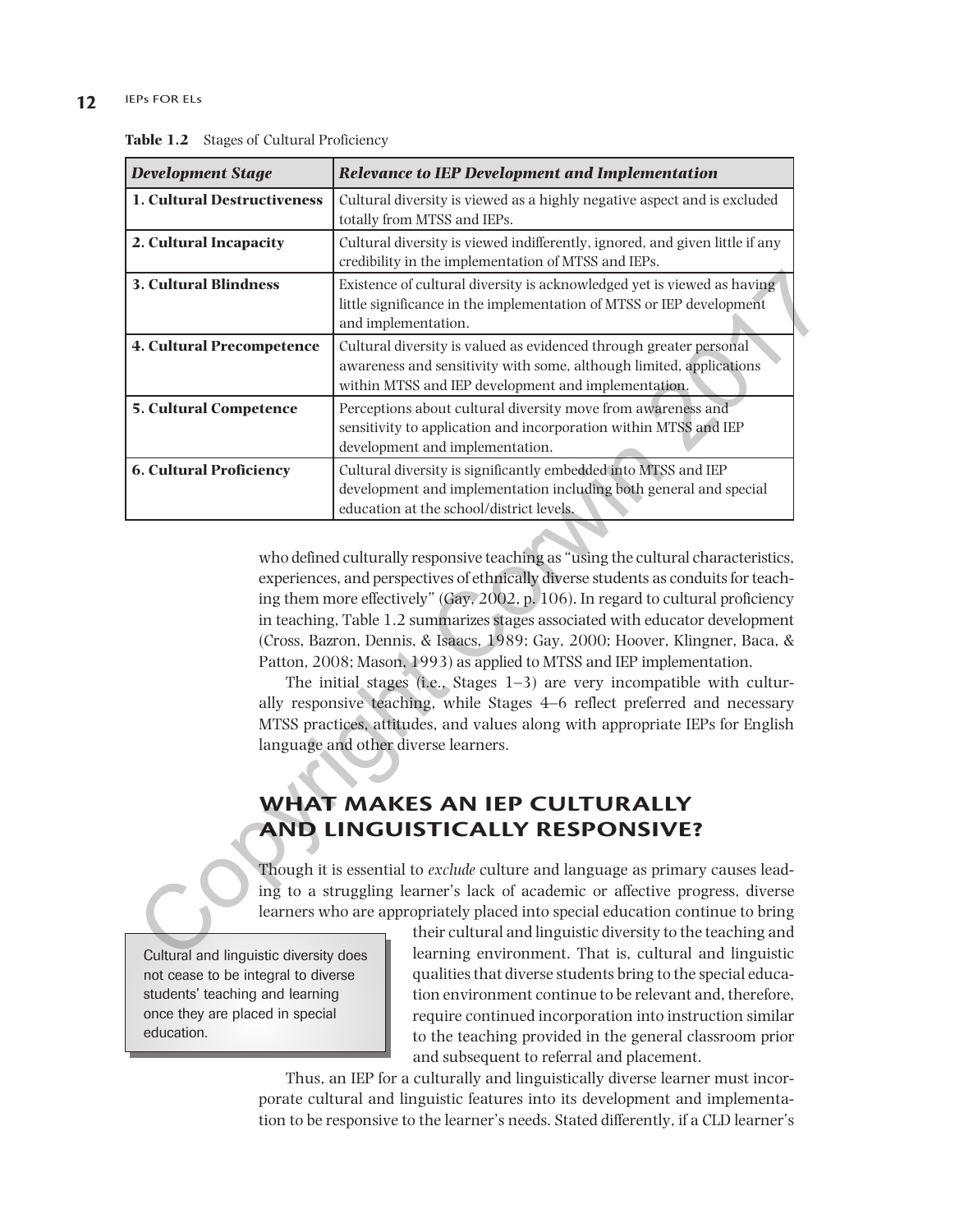IEP addresses only factors typically addressed for non-CLD students with little or no attention to culture and language, then it lacks the cultural and linguistic responsiveness needed to properly provide a diverse learner special education. As will be discussed and illustrated throughout this book, in order for an IEP to be responsive, it must include documented practical considerations and instructional suggestions for meeting diverse culture and language needs within several IEP component areas:

- (a) present level of performance statement(s)
- (b) measurable annual goals and short-term objectives
- (c) instructional and assessment accommodations
- (d) progress monitoring devices and procedures
- (e) special considerations, related services, and supplemental aids

The significance of incorporating cultural and linguistic content and considerations in these, and the other mandated IEP components, is a central focus of the material in this book, providing practitioners contemporary perspectives about diversity and disability education embedded into IEP development and implementation.

# **EDUCATIONAL FRAMEWORK FOR DIVERSE LEARNERS WITH DISABILITIES**

Successful education of English language and other diverse learners who have a disability requires educators to become knowledgeable about the content and skills described above. However, when diverse learners possess a disability, another dimension in teaching and learning emerges requiring consideration of the interaction between diversity and disability. Figure 1.1 illustrates one way of thinking about or conceptualizing skill sets required to provide sufficient

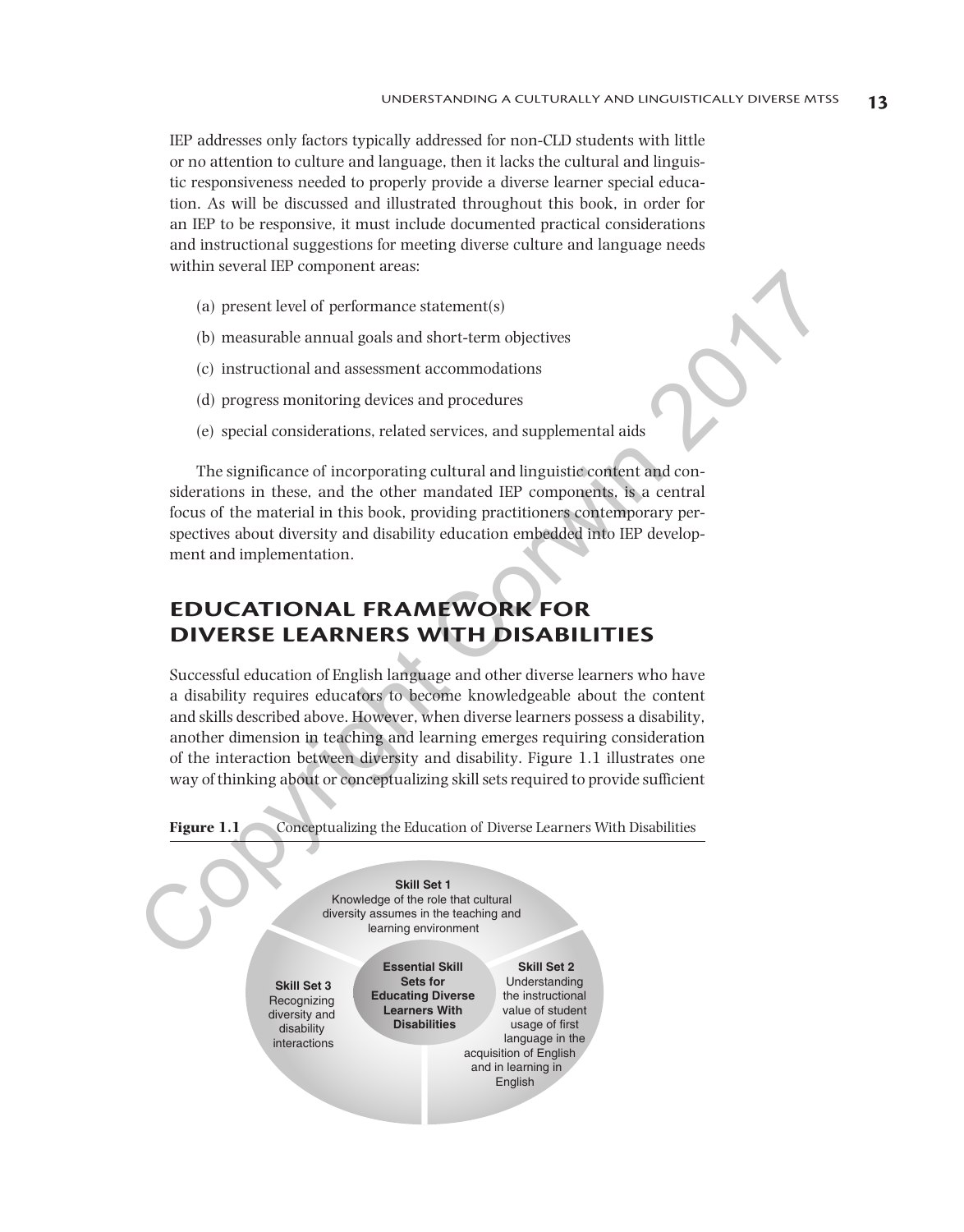opportunities to learn for diverse learners with disabilities. The figure, developed from material found in numerous sources (e.g., Aceves & Orosco, 2014; Gay, 2002; Hoover, Baca, & Klingner, 2016; Hoover & Klingner, 2011; IRIS Center, 2015; Ortiz et al., 2011), illustrates three skill sets that shape effective instruction for English language and other diverse learners with disabilities.

*Skill Set 1: Role of cultural diversity***.** As illustrated in Table 1.2, cultural competence and proficiency become evident when diverse cultural values, teachings, and heritages are integral to the curriculum being used in overall teaching and learning. That is, in order for educators to become culturally proficient (i.e., Stage 6), the ways of learning must reflect best practices that demonstrate educator understanding of the role that culture assumes in teaching and learning, such as diverse (a) ways of thinking about history, (b) views about the same set of events shaping society, (c) home and community teachings in the curricula, or (d) perceptions about a disability in society, to name a few. Therefore, this first key skill set necessary to develop and implement a culturally and linguistically responsive IEP is for all educators to understand the significant role and positive contributions that cultural diversity assumes in the classroom.

*Skill Set 2: Significance of native language use***.** It is well documented that English learners' success with English development and with learning in English is strengthened by strategic use of native, or first, language in the instruction, especially when more complex issues, vocabulary, concepts, and comprehension are involved (August, Shanahan, & Shanahan, 2006; Goldenberg, 2008; Hoover, Baca, & Klingner, 2016). Successful education of English language and other diverse learners requires opportunities in the teaching and learning environment for students to use their first language skills, even if the classroom teacher is not proficient in that language. Therefore, this second skill set emphasizes the importance of educators knowing the value of first language usage by second language learners, which should be evident in various aspects within the IEP. competence and proficiency become evident when diverse cultural values, teachings, and heritages are integral to the curriculum being used in overall reaching and learning. That is, morder for educators to become cultural

**Skill Set 3: Diversity and disability intersection.** One of the more frequently discussed topics in the teaching of diverse learners is educators' abilities to distinguish second language acquisition and learning differences from a language or learning disability. Critical to the successful development and implementation of an IEP is the understanding that culturally and linguistically diverse learner qualities and strengths are not indicators of a disability. This third essential skill set requires educators to become proficient in recognizing similarities and differences between expected second language acquisition behaviors, culturally taught behaviors, and disability characteristics—sufficient to a level where acquisition behaviors and cultural teachings are not misinterpreted as disability characteristics.

Overall, the conceptual framework for educating English language and other diverse learners must be shaped by educators' (a) positive perceptions about the role of diverse cultures in teaching and learning; (b) recognition and application of first language use in acquiring English and in learning and comprehending skills, concepts, and academic vocabulary in English; and (c) abilities to distinguish second language acquisition and culturally diverse values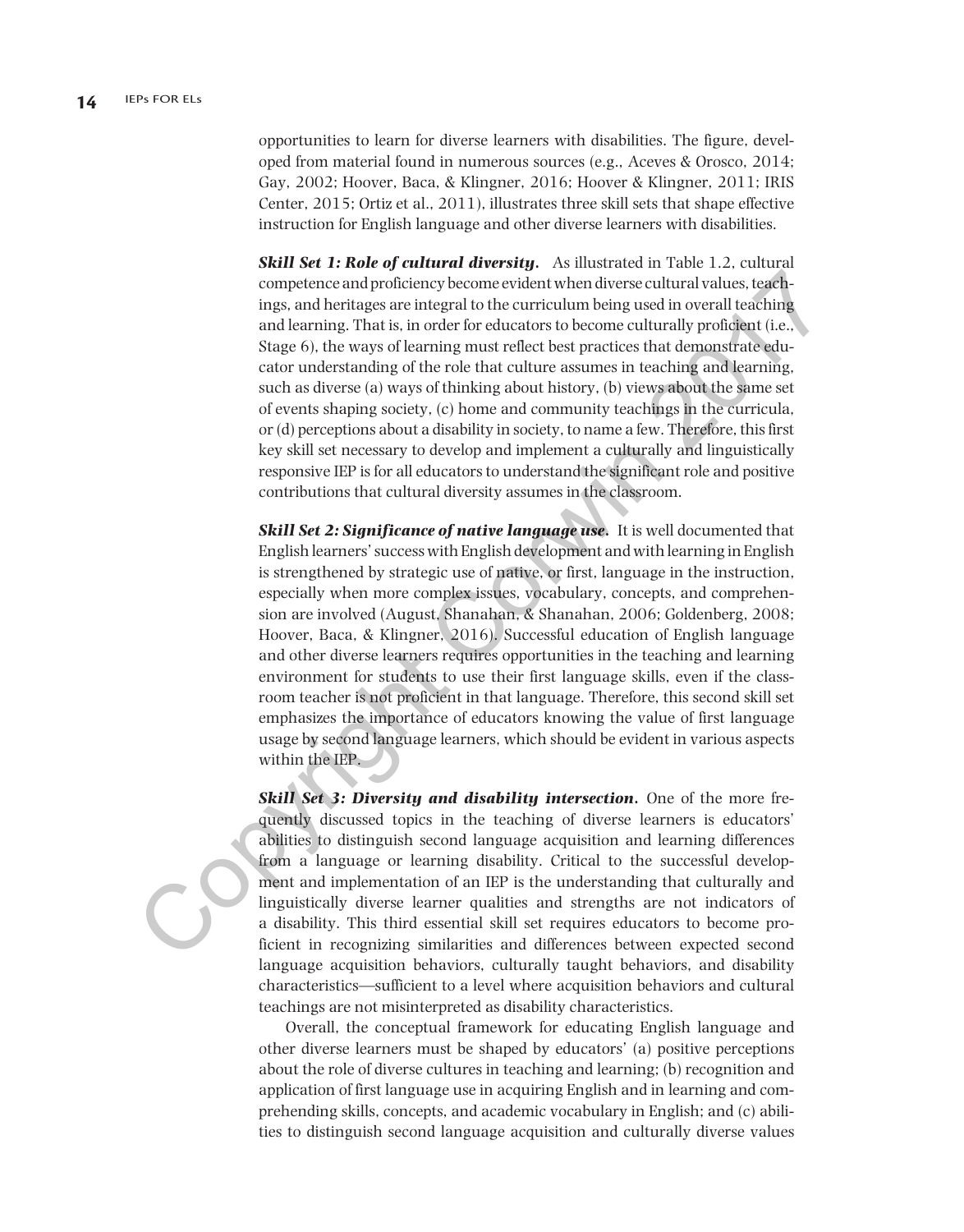from language or learning disabilities. These core essential skill sets are examined further in various chapters of this book. For more in-depth consideration of this conceptual framework and its three features, the reader is referred to the sources cited above and those found in the previous two sections. In summary, knowledge of the role of cultural diversity, native language usage, and interaction between diversity and disability is foundational to the development and implementation of an IEP for diverse learners, especially those in the process of acquiring English as a second language.

## **IEP DEVELOPMENT PRINCIPLES FOR ENGLISH LANGUAGE AND OTHER DIVERSE LEARNERS**

*English language proficiency* is used relative to an individual whose challenges in speaking, reading, writing, or understanding the English language may deny them the ability to meet expected proficiency levels of achievement. Students acquiring English as a second language progress through several stages, each of which reflects specific behaviors; these stages are necessary for educators to understand to best provide sufficient opportunities for diverse learners (see Chapter 4 for additional discussion). Overall, the composition of culturally responsive teaching includes adhering to several core principles reflecting important classroom structures, supports, and practices. Below are nine principles to guide IEP development and delivery to meet diverse student needs based on material found in several sources (see Baca & Cervantes, 2004; Grossman, 1995; Hoover, 2009; Hoover, Baca, & Klingner, 2016; Orosco & Klingner, 2010): **EXECUTE DEVELOPMENT PRINCIPLES FOR ENGINE AND CONTROLL (SEE THE SEE ARRERS ENGINEERS FOR ENGINEERS FOR ENGINEERS FOR ENGINEERS CRIPTS (FIGURE ANTIFIC CORRESPOND TO THE CORRESPOND TO THE CORRESPOND TO THE CORRESPOND TO TH** 

*Principle 1*—Language development, content knowledge, and academic vocabulary should be reinforced across different subjects to properly contextualize the IEP goals and objectives.

*Principle 2*—IEPs should contain both English language development and content goals to be culturally responsive for diverse learners.

*Principle 3—*IEPs for English language and other diverse learners should document challenging goals and objectives, rather than low-level outcomes, to ensure sufficient opportunities to learn.

*Principle 4*—IEPs' present level of performance statement(s) should include reference to instructional types found to be successful with the learner, such as cooperative, active, or inquiry-based learning tasks.

*Principle 5*—IEP content and suggested accommodations should reflect students' cultural, linguistic, experiential, and family backgrounds.

*Principle 6*—Opportunities should be provided to allow learners to utilize their cultural and linguistic experiences, languages, and strengths in their learning.

*Principle 7*—IEPs should document needed supports for using various learning strategies consistent with language proficiency and cultural and family teachings.